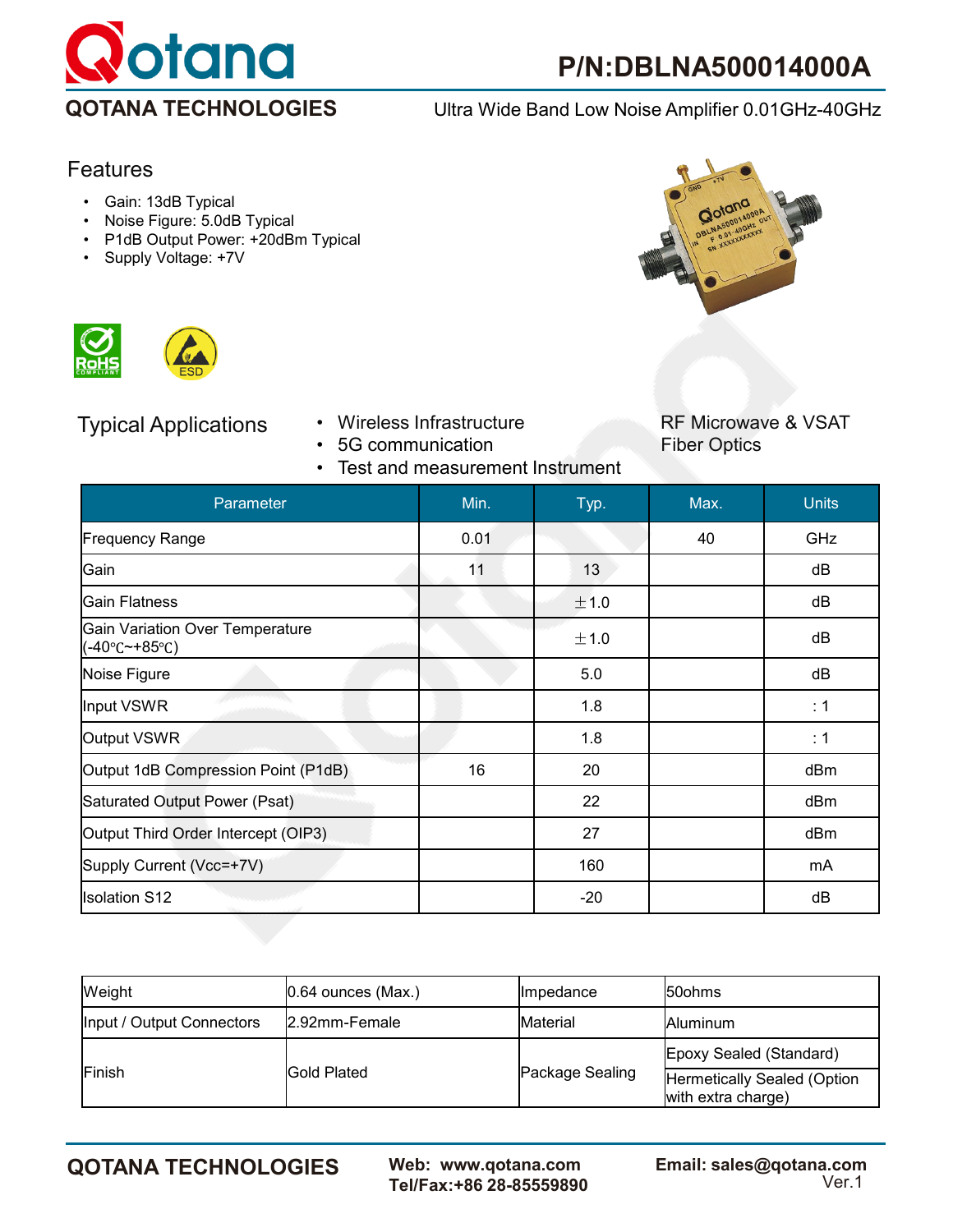# **otana**

| Ultra Wide Band Low Noise Amplifier 0.01GHz-40GHz |
|---------------------------------------------------|
|                                                   |

| Absolute Maximum Ratings |        |  |             | <b>Environmental Specifications</b> |
|--------------------------|--------|--|-------------|-------------------------------------|
| Operating Voltage        | $+8V$  |  | Operational | -40°C~+85°C                         |
| *RF Input Power (RFIN)   | +13dBm |  | Temperature |                                     |

| <b>Biasing Up Procedure</b> |                           |  |
|-----------------------------|---------------------------|--|
| Step 1                      | <b>Connect Ground Pin</b> |  |
| Step 2                      | Connect input and output  |  |
| Step 3                      | Connect +7V biasing       |  |
| <b>Power OFF Procedure</b>  |                           |  |
|                             |                           |  |

| Step 1 | Turn off +7V biasing |
|--------|----------------------|
| Step 2 | Remove RF connection |
| Step 3 | Remove Ground        |

# **Outline Drawing:**

All Dimensions in mm (inches) Housing Tolerances  $\pm 0.1$  (0.004)

| <b>Environmental Specifications</b> |                                                                                            |  |
|-------------------------------------|--------------------------------------------------------------------------------------------|--|
| Operational<br>Temperature          | $-40^{\circ}$ C $\sim$ +85°C                                                               |  |
| Storage<br>Temperature              | $-50^{\circ}$ C~+105°C                                                                     |  |
| Altitude                            | 30,000 ft. (Epoxy Sealed<br>Controlled environment)                                        |  |
|                                     | 60,000 ft. 1.0psi min<br>(Hermetically Sealed Un-<br>controlled environment)<br>(Optional) |  |
| **Vibration                         | 25g RMS (15 degrees 2KHz)<br>endurance, 1 hour per axis                                    |  |
| Humidity                            | 100% RH at 35°c, 95%RH at<br>$40^{\circ}$ c                                                |  |
| Shock                               | 20G for 11msec half sine wave, 3<br>axis both directions                                   |  |

\*Maximum RF input power is set to assure safety of amplifier. Input power may be increased at own risk to achieve full power of amplifier. Please reference gain and power curves. \*\*For vibration testing details please see additional information section.

# (Excl Heat Sink) Heat Sink required during operation(Sold Separately)



Tel/Fax:+86 28-85559890

**QOTANA TECHNOLOGIES Web: www.qotana.com Email: sales@qotana.com**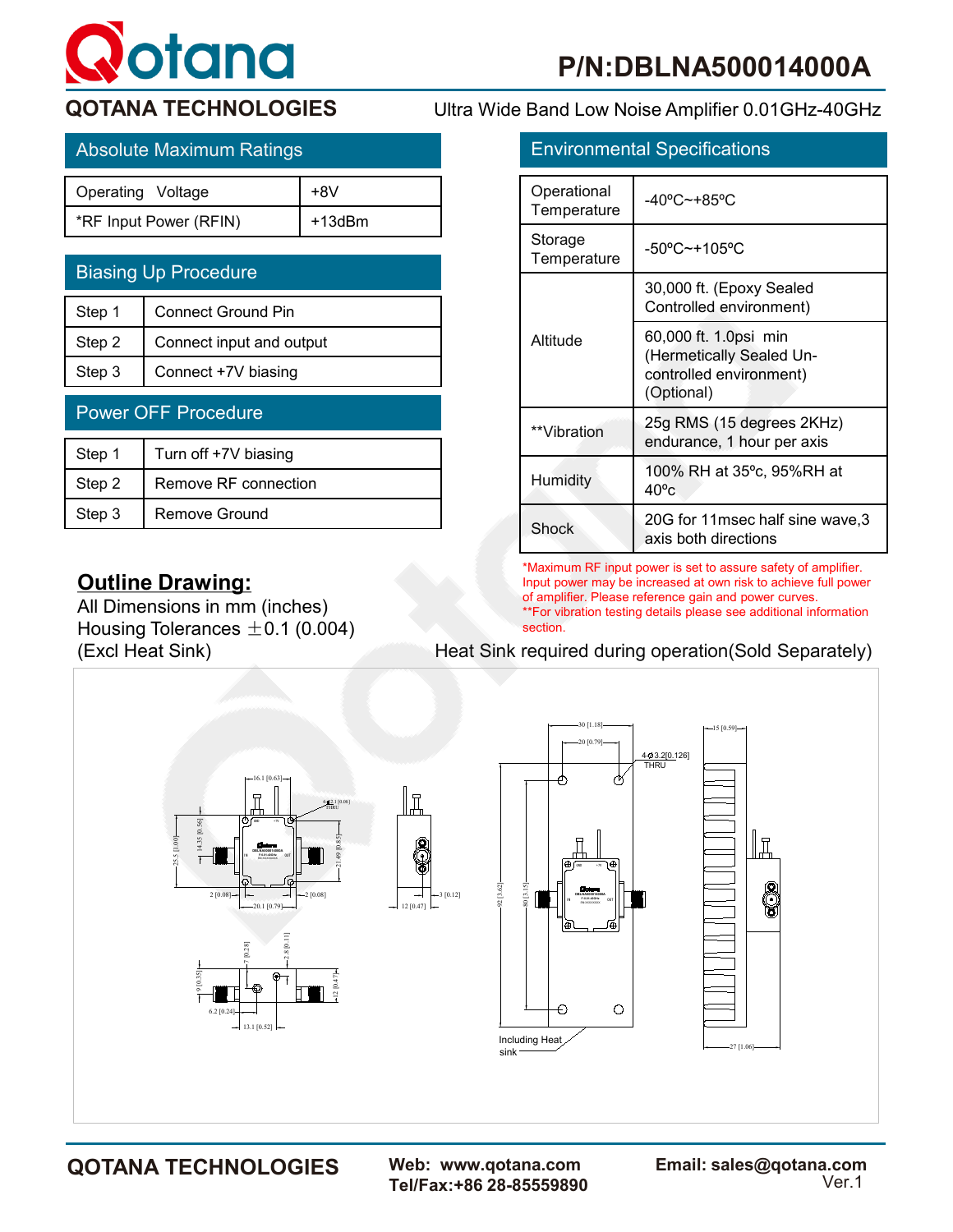



# **Isolation @+25**℃ **Gain @-40**℃



# **Input VSWR @-40**℃ **Isolation @-40**℃









# **QOTANA TECHNOLOGIES Web: www.qotana.com Email: sales@qotana.com**

Tel/Fax:+86 28-85559890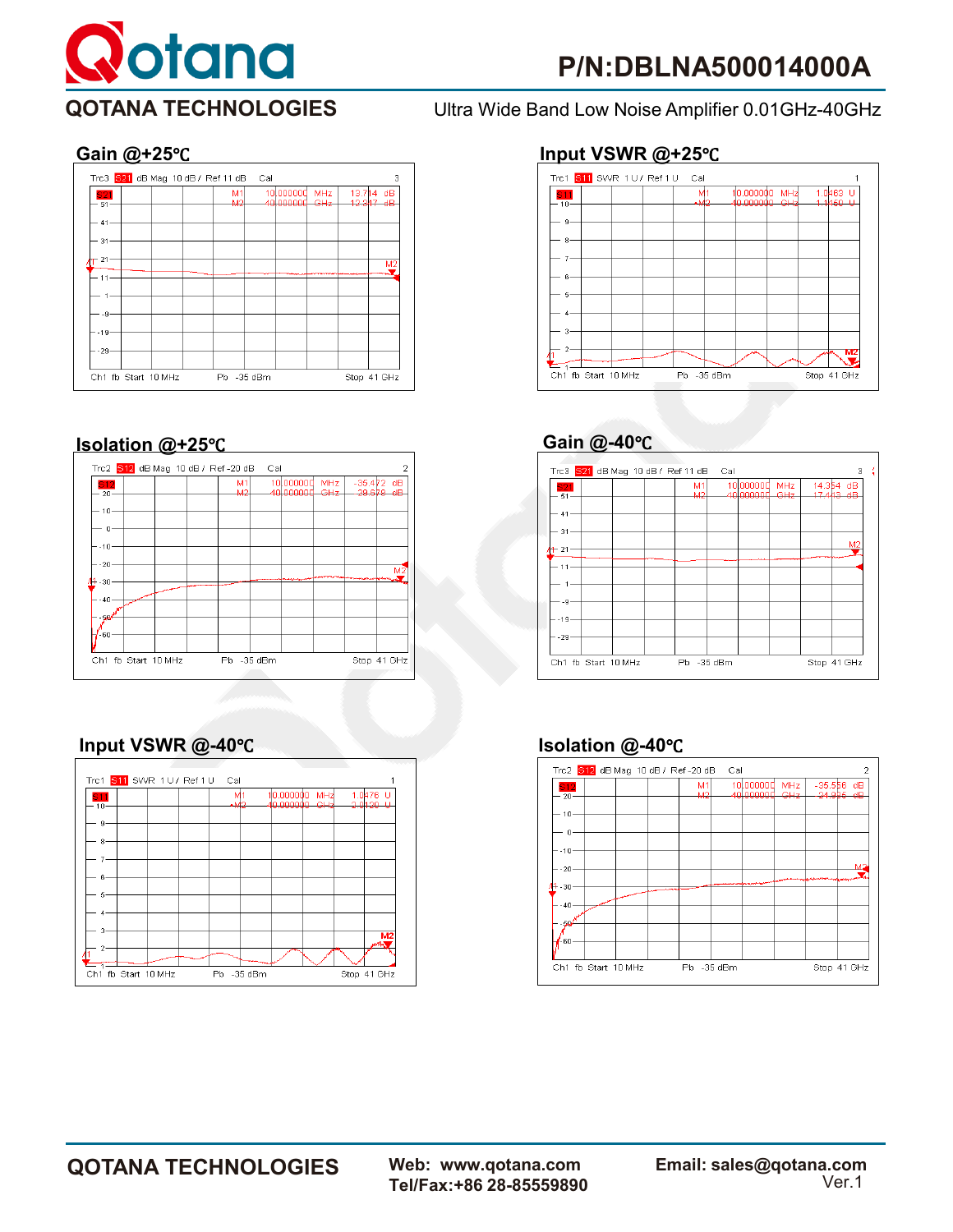







# **Gain @+85**℃ **Input VSWR @+85**℃



# **Isolation @+85**℃ **Gain vs. Output Power**



## **P1dB vs. Frequency COUNTING COUP3) Output Third Order Intercept (OIP3)**



Tel/Fax:+86 28-85559890